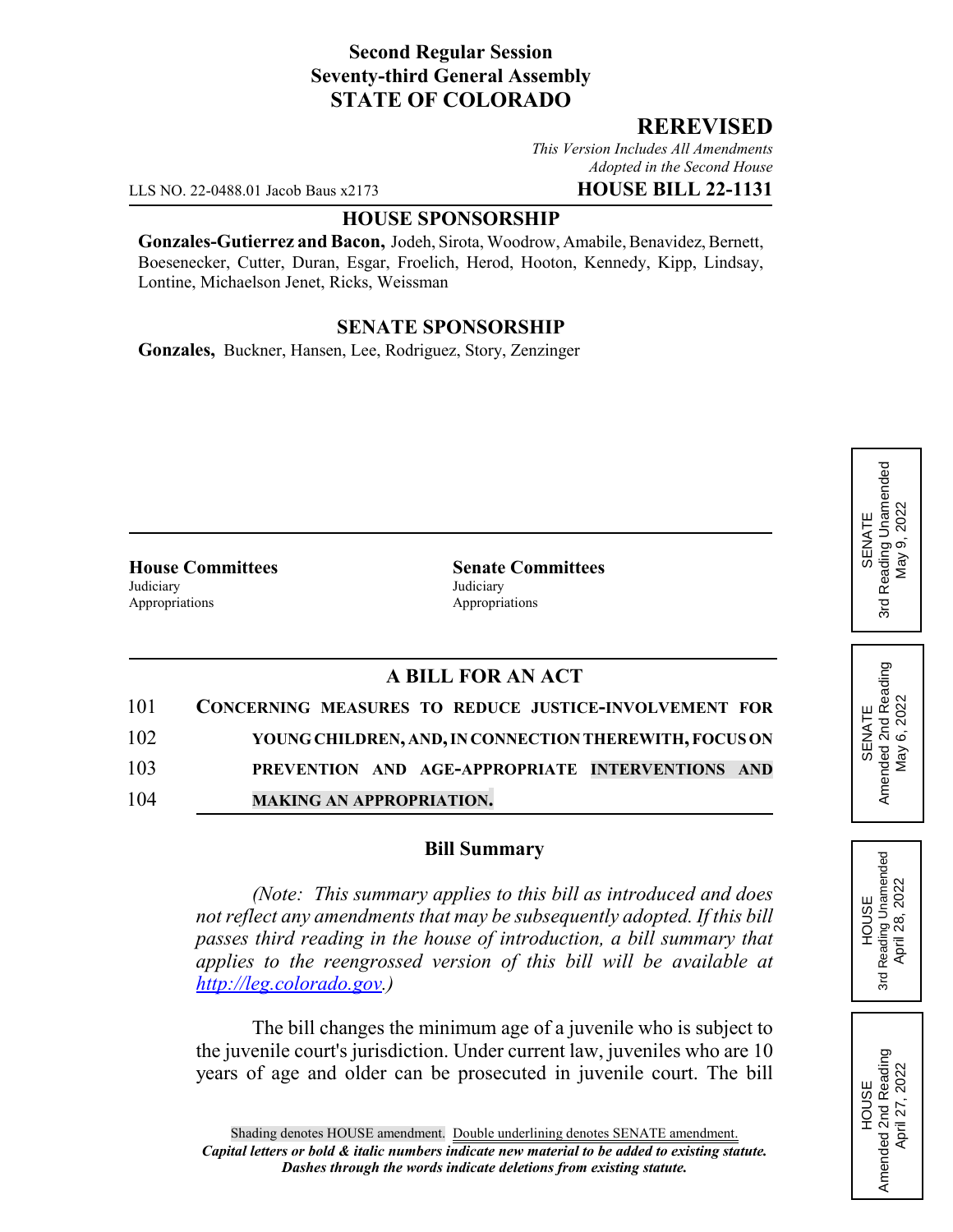removes juveniles who are 10, 11, and 12 years of age from the juvenile court's jurisdiction and increases the age for a prosecution in juvenile court to 13 years of age; except in the case of a homicide, then the juvenile court's jurisdiction extends to juveniles who are 10, 11, and 12 years of age.

The bill changes the minimum age of a county court's concurrent original jurisdiction with the district court in criminal actions that constitute misdemeanors or petty offenses to a person who is 13 years of age.

The bill changes the minimum age of a municipal court's jurisdiction for a charge of a municipal offense to a person who is 13 years of age.

The bill clarifies that juveniles who are 10, 11, and 12 years of age may be taken into temporary custody by law enforcement for safety and then may be referred to appropriate services. Existing funding used to serve children who are 10, 11, and 12 years of age through the Colorado youth detention continuum may continue to serve those children.

Under current law, a juvenile court may transfer the juvenile to district court for criminal proceedings under certain conditions. The bill eliminates the ability for the juvenile court to transfer the juvenile to the district court for juveniles who are 12 or 13 years of age. Furthermore, for a juvenile who is 14 years of age or older, the bill changes the current authority of the juvenile court to transfer the juvenile's case for any delinquent act that constitutes any felony to only any delinquent act that constitutes a class 1 or class 2 felony or a crime of violence.

The bill extends certain sentencing limitations that are currently provided to juveniles who are 10 or 11 years of age to juveniles who are 13 or 14 years of age.

1 *Be it enacted by the General Assembly of the State of Colorado:*

 **SECTION 1. Legislative declaration.** (1) The general assembly finds and declares that: (a) Children who are charged with crimes and subjected to the juvenile justice system, as compared to similarlysituated children who are served outside of the juvenile justice system, are more likely to enter the criminal justice system as adults, more likely to present a future threat to

8 community safety, more likely to face mental health challenges, and less

9 likely to graduate from high school;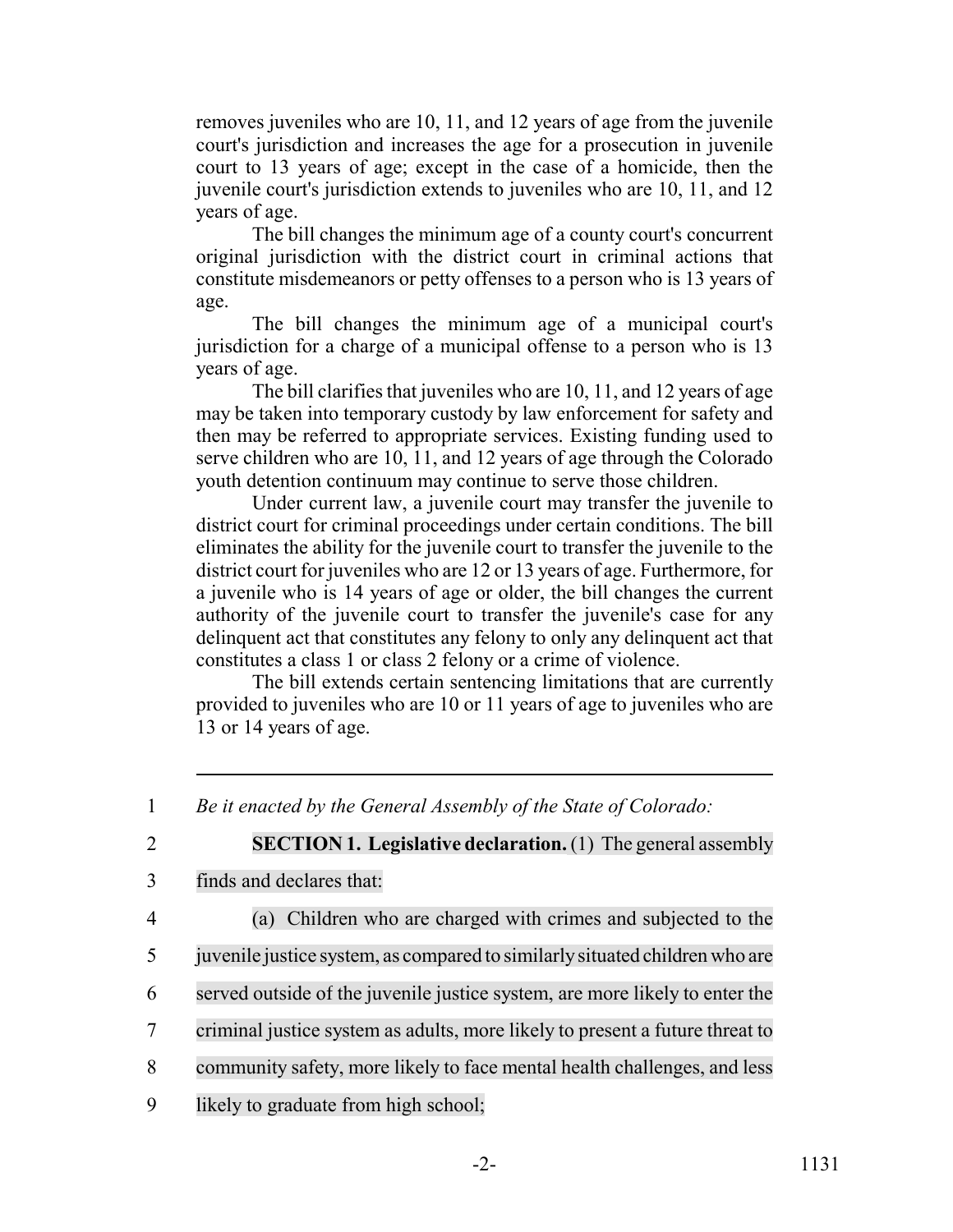(b) Younger children who are in the juvenile justice system are at a higher risk of becoming victims of violence within the juvenile justice system;

 (c) Children of color are more likely to be referred to the juvenile justice system and detained in juvenile justice facilities than white children; and

 (d) Existing systems, including behavioral health programs, schools, child welfare systems, and otherlocal programs and services, are better equipped than the juvenile justice system to address the needs of young children and to provide developmentally appropriate services to improve community safety by reducing the risk that these children commit future crimes as adults.

 (2) Therefore, the general assembly declares its intent to take the first step toward ending the prosecution of children who are ten years of age or older but under thirteen years of age, and ultimately to empower community-based responses in the health, education, and child welfare 17 systems to serve children who are under thirteen years of age. The general assemblysupports, instead of prosecution, evidence-based and promising practices and programs that improve outcomes for children and community safety, and reduce and eliminate racial and ethnic disparities. **SECTION 2.** In Colorado Revised Statutes, **add** 19-3-304.4 as follows:

 **19-3-304.4. Pre-adolescent services task force - duties - report - repeal.** (1) (a) THE DEPARTMENT SHALL CREATE A PRE-ADOLESCENT SERVICES TASK FORCE, REFERRED TO IN THIS SECTION AS THE "TASK FORCE", TO EXAMINE GAPS IN SERVICES FOR JUVENILES WHO ARE TEN YEARS OF AGE OR OLDER BUT UNDER THIRTEEN YEARS OF AGE, IF ANY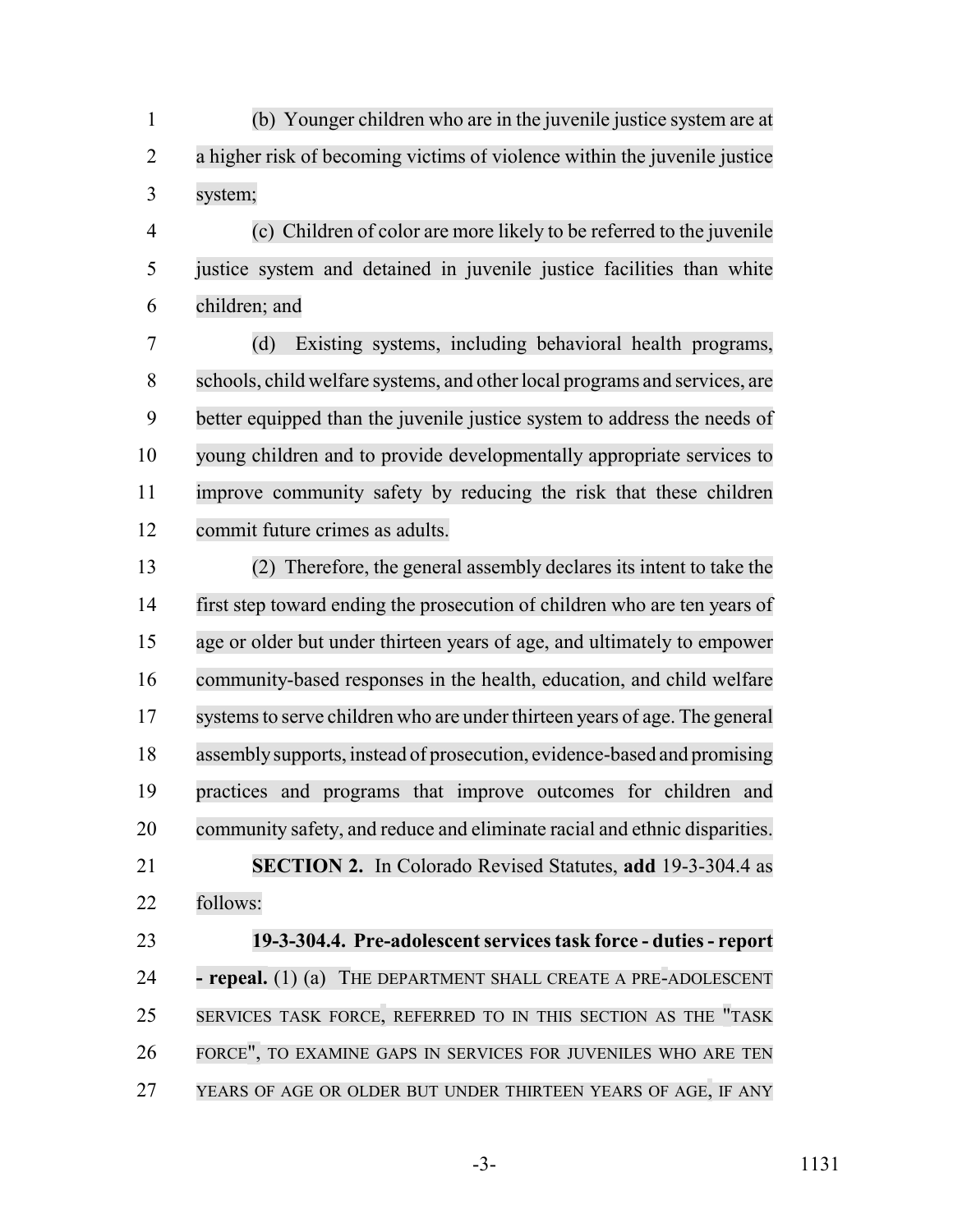WOULD BE CREATED IF THE MINIMUM AGE OF PROSECUTION OF JUVENILES IS INCREASED FROM AGE TEN TO AGE THIRTEEN, AND TO MAKE RECOMMENDATIONS FOR ADDRESSING THE GAPS IN SERVICES IDENTIFIED. THE TASK FORCE SHALL:

 (I) IDENTIFY THE SERVICES, IF ANY, THAT ARE CURRENTLY PROVIDED THROUGH THE JUVENILE JUSTICE SYSTEM TO JUVENILES WHO ARE TEN YEARS OF AGE OR OLDER BUT UNDER THIRTEEN YEARS OF AGE, BUTWOULD NO LONGERBE AVAILABLE TO JUVENILES WHO ARE TEN YEARS OF AGE OR OLDER BUT UNDER THIRTEEN YEARS OF AGE IF THE MINIMUM 10 AGE OF PROSECUTION OF JUVENILES IS INCREASED TO THIRTEEN;

 (II) IDENTIFY THE SERVICES, IF ANY, THAT ARE CURRENTLY PROVIDED THROUGH THE JUVENILE JUSTICE SYSTEM TO CHILDREN IDENTIFIED AS VICTIMS OF CRIMES COMMITTED BY JUVENILES WHO ARE TEN YEARS OF AGE OR OLDER BUT UNDER THIRTEEN YEARS OF AGE, BUT WOULD NO LONGER BE AVAILABLE TO CHILDREN IDENTIFIED AS VICTIMS OF CRIMES COMMITTED BY JUVENILES WHO ARE TEN YEARS OF AGE OR OLDER BUT UNDER THIRTEEN YEARS OF AGE IF THE MINIMUM AGE OF PROSECUTION OF JUVENILES IS INCREASED TO THIRTEEN;

 (III) MAKE RECOMMENDATIONS FOR HOW THE SERVICES 20 IDENTIFIED IN SUBSECTIONS  $(1)(a)(I)$  AND  $(1)(a)(II)$  OF THIS SECTION MAY INSTEAD BE PROVIDED BY EXISTING AGENCIES OR ORGANIZATIONS 22 OUTSIDE OF THE JUVENILE JUSTICE SYSTEM, IF THE MINIMUM AGE OF 23 PROSECUTION OF JUVENILES IS INCREASED TO THIRTEEN; AND

 (IV) MAKERECOMMENDATIONS FORHOWEXISTINGORPOTENTIAL FUNDING MAY BE UTILIZED TO PROVIDE SERVICES IDENTIFIED PURSUANT 26 TO SUBSECTIONS  $(1)(a)(I)$  AND  $(1)(a)(II)$  OF THIS SECTION OUTSIDE OF THE 27 JUVENILE JUSTICE SYSTEM, IF THE MINIMUM AGE OF PROSECUTION OF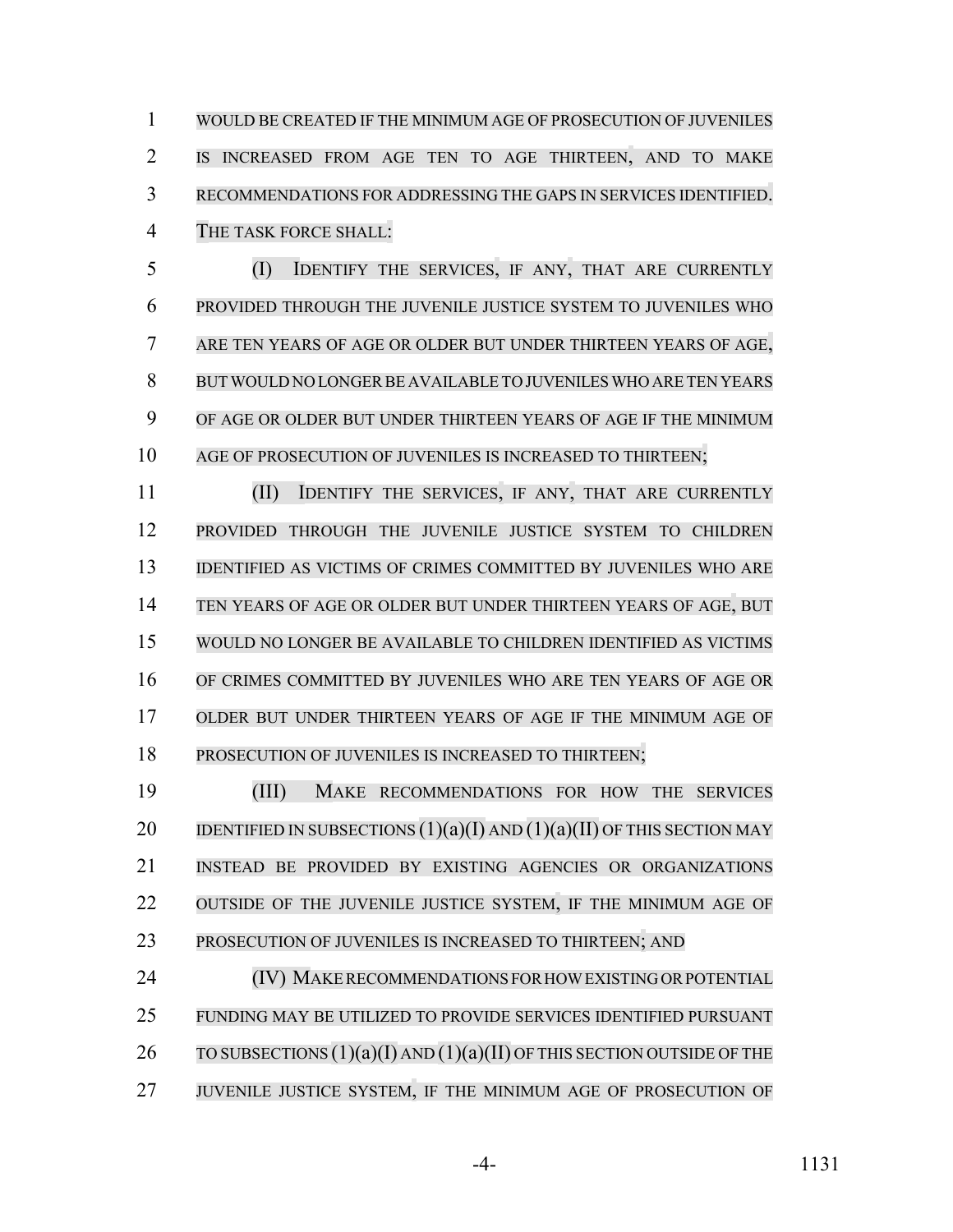JUVENILES IS INCREASED TO THIRTEEN.

 (b) IN PERFORMING ITS DUTIES REQUIRED PURSUANT TO SUBSECTION (1)(a) OF THIS SECTION, THE TASK FORCE SHALL CONSIDER: (I) RELEVANT DATA, INCLUDING ANY AVAILABLE DATA 5 DEVELOPED PURSUANT TO SECTION 19-2.5-1404 (3), DATA FROM THE DEPARTMENT OFHUMAN SERVICESRELATED TO YOUTH TEN YEARS OF AGE OR OLDER BUT UNDER THIRTEEN YEARS OF AGE, AND EXPUNGED JUVENILE DELINQUENT RECORDS RELATED TO YOUTH TEN YEARS OF AGE OR OLDER BUT UNDER THIRTEEN YEARS OF AGE AT THE TIME THE CHARGES WERE FILED; (II) THE CURRENT OR POTENTIAL AVAILABILITY OF LOCAL, STATE, ORFEDERALRESOURCES TO ASSIST WITH PROVIDING SERVICES IDENTIFIED 13 PURSUANT TO SUBSECTIONS  $(1)(a)(I)$  AND  $(1)(a)(II)$  OF THIS SECTION; (III) OPPORTUNITIES TO PROVIDE NECESSARY ASSESSMENTS OR SERVICES TO JUVENILES WHO ARE TEN YEARS OF AGE OR OLDER BUT UNDER THIRTEEN YEARS OF AGE WITHOUT ARREST OR PROSECUTION; AND (IV) OPPORTUNITIES TO UTILIZE AVAILABLE COLLABORATIVE MANAGEMENT PROGRAMS CREATED PURSUANT TO SECTION 24-1.9-102, JUVENILE SERVICES PLANNING COMMITTEES CREATED PURSUANT TO SECTION 19-2.5-302, AND ASSESSMENT CENTERS FOR CHILDREN, AS DEFINED IN SECTION 19-1-103 (13). **(c)** IT IS THE INTENT OF THE GENERAL ASSEMBLY THAT THE STATE AND COUNTIES ONLY PURSUE APPROPRIATE MEASURES NECESSARY TO 24 SERVE AND PROTECT A CHILD AS NEEDED, AVOID ANY UNNECESSARY INTERVENTION WHENEVER POSSIBLE, AND USE THE LEAST RESTRICTIVE ALTERNATIVES AND APPROPRIATELY MATCHED SERVICES.

27 (d) (I) THE TASK FORCE SHALL CONVENE ON OR BEFORE AUGUST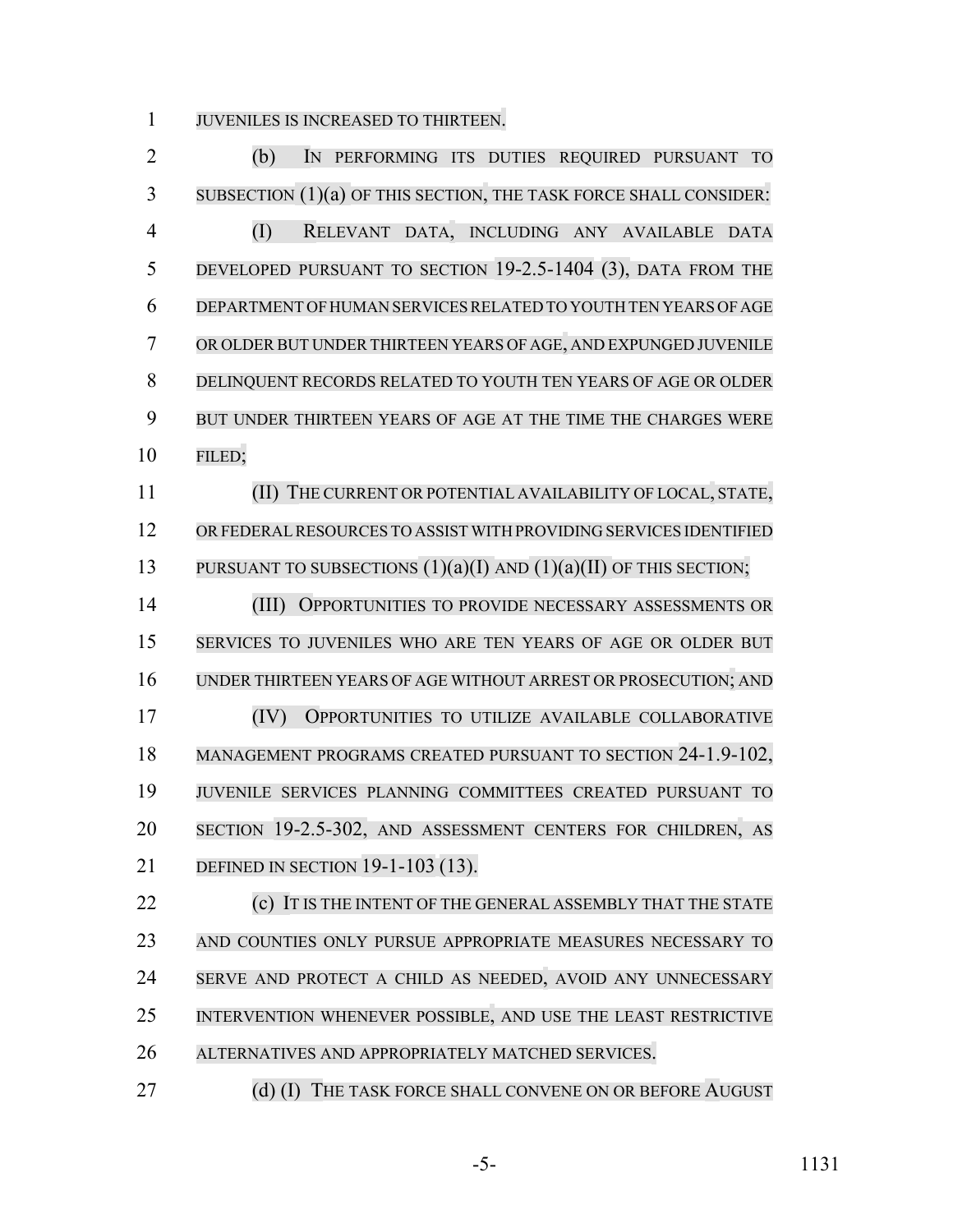1 1, 2022. THE APPOINTING AUTHORITIES SHALL APPOINT PERSONS FROM THROUGHOUT THE STATE, PERSONS WITH A DISABILITY, AND PERSONSWHO REFLECT THE RACIAL AND ETHNIC DIVERSITY OF THE STATE. THE TASK FORCE CONSISTS OF:

 (A) FOUR MEMBERS OF THE GENERAL ASSEMBLY, WITH ONE APPOINTED BY THE SENATE MAJORITY LEADER, ONE APPOINTED BY THE SENATE MINORITY LEADER, ONE APPOINTED BY THE HOUSE OF REPRESENTATIVES MAJORITY LEADER, AND ONE APPOINTED BY THE HOUSE OF REPRESENTATIVES MINORITY LEADER;

 (B) A REPRESENTATIVE OF THE DIVISION OF CRIMINAL JUSTICE IN THE DEPARTMENT OF PUBLIC SAFETY WHO IS FAMILIAR WITH FUNDING 12 MECHANISMS FOR DIVERSION, APPOINTED BY THE DIRECTOR OF THE 13 DIVISION OF CRIMINAL JUSTICE;

 (C) A REPRESENTATIVE OF A LAW ENFORCEMENT AGENCY, 15 APPOINTED BY A STATEWIDE ORGANIZATION OF COUNTY SHERIFFS;

 (D) A REPRESENTATIVE FROM A DISTRICT ATTORNEY'S OFFICE WITH EXPERIENCE PROVIDING DIVERSION SERVICES AND SUPERVISION TO JUVENILES, APPOINTED BY THE EXECUTIVE DIRECTOR OF THE COLORADO DISTRICT ATTORNEYS' COUNCIL;

 (E) A REPRESENTATIVE FROM THE OFFICE OF THE STATE PUBLIC DEFENDER OR OFFICE OF ALTERNATIVE DEFENSE COUNSEL WITH 22 EXPERIENCE REPRESENTING JUVENILES, APPOINTED BY THE STATE PUBLIC DEFENDER;

 (F) A REPRESENTATIVE WITH EXPERIENCE PROVIDING PROBATIONARY SERVICES AND SUPERVISION TO JUVENILES, APPOINTED BY THE CHIEF JUSTICE OF THE COLORADO SUPREME COURT;

(G) THE DIRECTOR OF THE OFFICE OF THE CHILD'S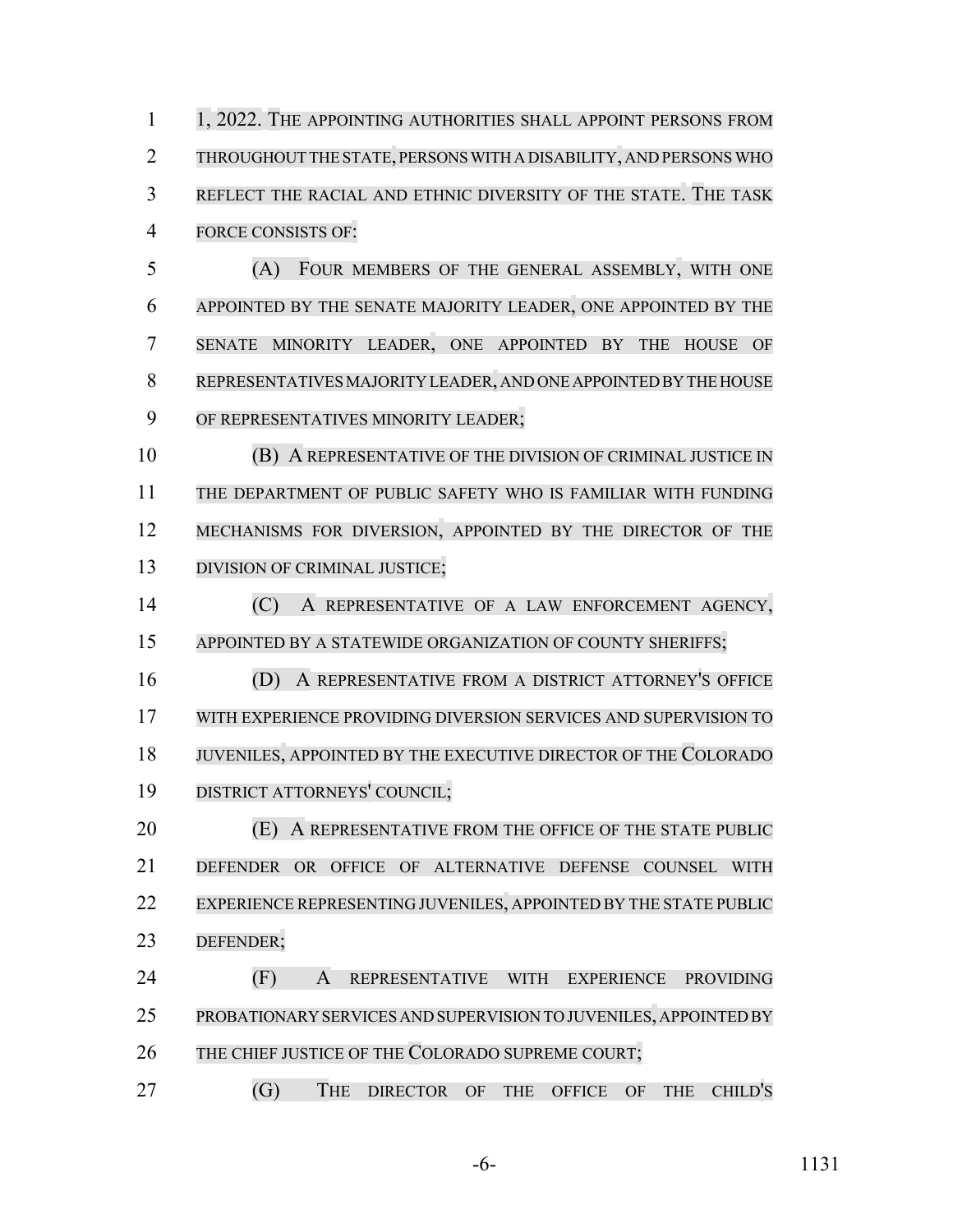REPRESENTATIVE, OR THE DIRECTOR'S DESIGNEE;

 (H) THE DIRECTOR OF THE OFFICE OF THE RESPONDENT PARENT'S COUNSEL, OR THE DIRECTOR'S DESIGNEE;

 (I) A REPRESENTATIVE OF THE DIVISION OF CHILD WELFARE, APPOINTED BY THE DIRECTOR OF THE OFFICE OF CHILDREN, YOUTH, AND FAMILIES;

 (J) A REPRESENTATIVE OF THE BEHAVIORAL HEALTH ADMINISTRATION WITH EXPERTISE CONCERNING THE DEVELOPMENT AND OPERATION OF RAPID CRISIS RESPONSE TEAMS, APPOINTED BY THE 10 EXECUTIVE DIRECTOR OF THE DEPARTMENT OF HUMAN SERVICES;

 (K) TWO REPRESENTATIVES FROM PUBLIC SCHOOLS OR SCHOOL 12 DISTRICTS, OF WHOM, ONE REPRESENTATIVE IS FROM A RURAL SCHOOL DISTRICT OR SMALL RURAL SCHOOL DISTRICT AS DEFINED IN SECTION 22-7-1211 (4), AND ONE REPRESENTATIVE IS FROM AN URBAN SCHOOL DISTRICT, APPOINTED BY THE COMMISSIONER OF EDUCATION;

 (L) A REPRESENTATIVE FROM A LOCAL COLLABORATIVE 17 MANAGEMENT PROGRAM CREATED PURSUANT TO SECTION 24-1.9-102, APPOINTED BY THECOLLABORATIVE MANAGEMENT PROGRAMSTATEWIDE STEERING COMMITTEE;

 (M) A REPRESENTATIVE FROM A LOCAL JUVENILE SERVICES PLANNING COMMITTEECREATED PURSUANT TO SECTION 19-2.5-302 FROM A JUDICIAL DISTRICT WITH AN ASSESSMENT CENTER FOR CHILDREN, APPOINTED BY THE COLORADO YOUTH DETENTION CONTINUUM ADVISORY BOARD;

 (N) A REPRESENTATIVE FROM THE RESTORATIVE JUSTICE COORDINATING COUNCIL, APPOINTED BY THE RESTORATIVE JUSTICE COORDINATING COUNCIL;

-7- 1131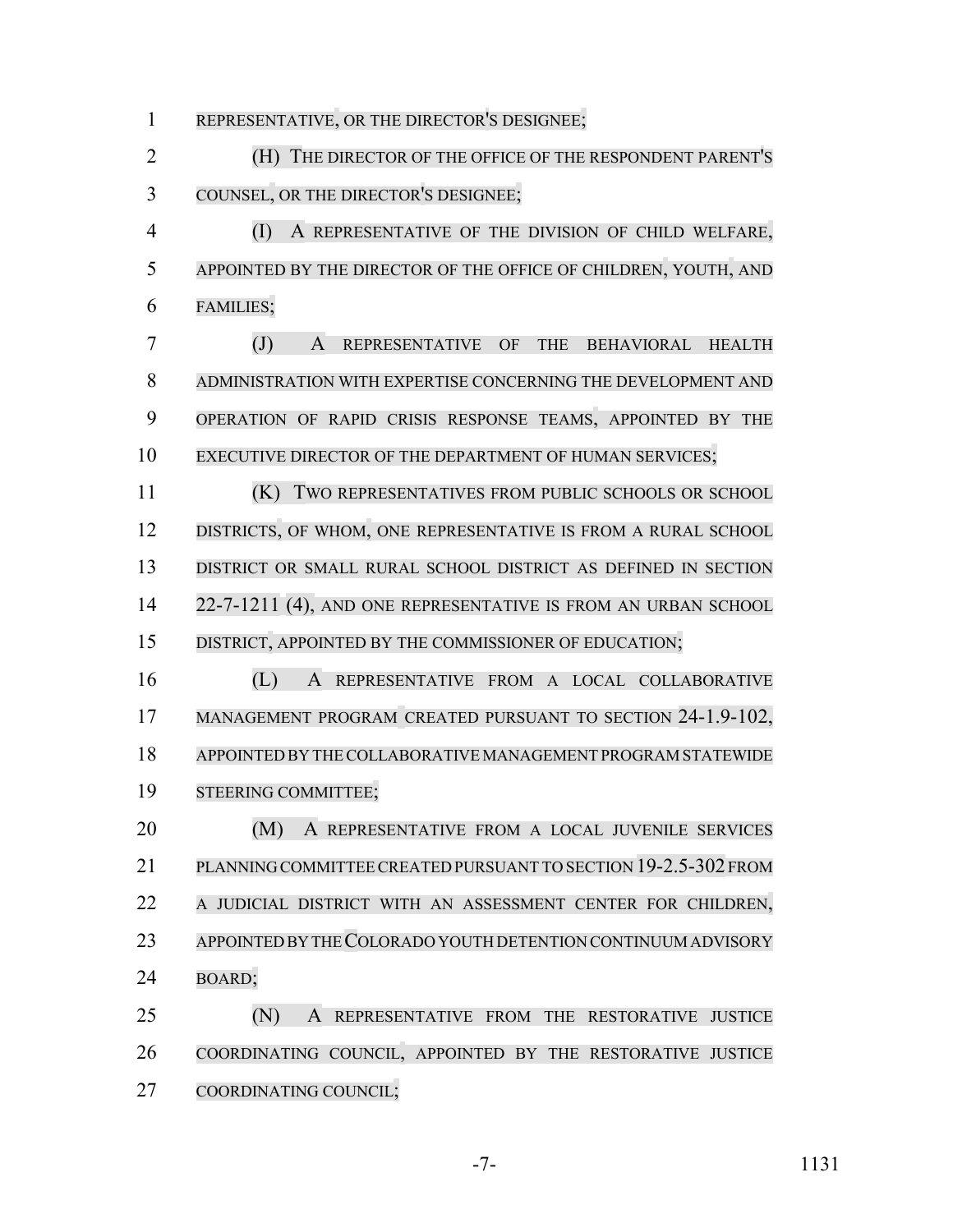(O) THE EXECUTIVE DIRECTOR OF THE DEPARTMENT OF HEALTH CARE POLICY AND FINANCING, OR THE EXECUTIVE DIRECTOR'S DESIGNEE; (P) TWO REPRESENTATIVES FROM COUNTY DEPARTMENTS OF HUMAN SERVICES, OF WHOM, ONE REPRESENTATIVE IS FROM A RURAL COUNTY DEPARTMENT OF HUMAN SERVICES AND ONE REPRESENTATIVE IS FROM AN URBAN COUNTY DEPARTMENT OF HUMAN SERVICES, APPOINTED BY THE EXECUTIVE DIRECTOR OF THE DEPARTMENT OF HUMAN SERVICES, 8 OR THE EXECUTIVE DIRECTOR'S DESIGNEE; (Q) AREPRESENTATIVE WITH EXPERIENCE PROVIDING TREATMENT 10 TO YOUTH WHO HAVE PARTICIPATED IN PROBLEMATIC SEXUAL BEHAVIOR, APPOINTED BY THE EXECUTIVE DIRECTOR OF THE DEPARTMENT OFHUMAN 12 SERVICES, OR THE EXECUTIVE DIRECTOR'S DESIGNEE; (R) A REPRESENTATIVE FROM A COMMUNITY-BASED ORGANIZATION THAT PROVIDES VICTIM SERVICES TO CHILDREN WHO ARE VICTIMS OF CRIMES, APPOINTED BY THE EXECUTIVE DIRECTOR OF THE DEPARTMENT OF HUMAN SERVICES, OR THE EXECUTIVE DIRECTOR'S DESIGNEE; (S) A REPRESENTATIVE FROM A COMMUNITY-BASED ORGANIZATION THAT SERVES VICTIMS OF SEXUAL ASSAULT, APPOINTED BY THE EXECUTIVE DIRECTOR OF THE DEPARTMENT OF HUMAN SERVICES, OR 21 THE EXECUTIVE DIRECTOR'S DESIGNEE: (T) A REPRESENTATIVE WITH EXPERIENCE PROVIDING PEDIATRIC MENTAL AND BEHAVIORAL HEALTH SERVICES, APPOINTED BY THE EXECUTIVE DIRECTOR OF THE DEPARTMENT OF HUMAN SERVICES, OR THE EXECUTIVE DIRECTOR'S DESIGNEE; 26 (U) A PEDIATRICIAN OR PEDIATRIC CLINICIAN, APPOINTED BY THE EXECUTIVE DIRECTOR OF THE DEPARTMENT OF HUMAN SERVICES, OR THE

-8- 1131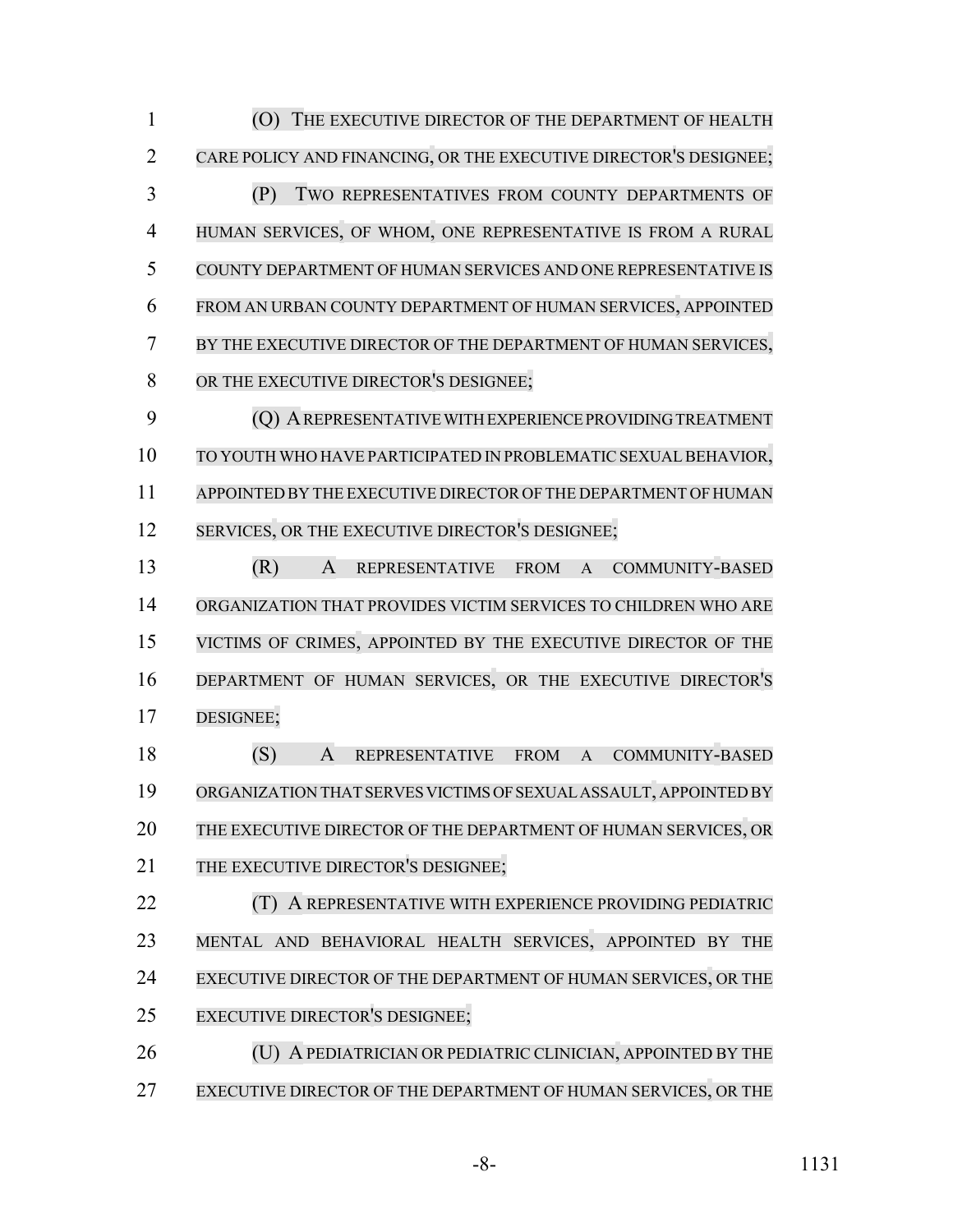EXECUTIVE DIRECTOR'S DESIGNEE;

 (V) A REPRESENTATIVE OF A NONPROFIT ORGANIZATION THAT PROVIDES LEGAL SERVICES TO CHILDREN WHO ARE TEN YEARS OF AGE OR OLDER BUT UNDER THIRTEEN YEARS OF AGE, APPOINTED BY THE EXECUTIVE DIRECTOR OF THE DEPARTMENT OF HUMAN SERVICES, OR THE EXECUTIVE DIRECTOR'S DESIGNEE;

 (W) TWO REPRESENTATIVES FROM COMMUNITY ORGANIZATIONS OR NONPROFIT ORGANIZATIONS THAT PROVIDE EVIDENCE-BASED OR PROMISING PRACTICES THAT ARE CULTURALLY-RESPONSIVE AND TRAUMA-INFORMED TO JUVENILES, APPOINTED BY THE EXECUTIVE DIRECTOR OF THE DEPARTMENT OF HUMAN SERVICES, OR THE EXECUTIVE DIRECTOR'S DESIGNEE; AND

 (X) THREE REPRESENTATIVES WHO EXPERIENCED INCARCERATION, HOMELESSNESS, OR OUT-OF-HOME PLACEMENT AS A JUVENILE, OR WHO ARE THE PARENT OR LEGAL GUARDIAN OF A JUVENILE WHO IS EXPERIENCING OR EXPERIENCED INCARCERATION, HOMELESSNESS, OR OUT-OF-HOME PLACEMENT AS A JUVENILE, APPOINTED BY THE EXECUTIVE DIRECTOR OF THE DEPARTMENT OF HUMAN SERVICES, OR THE EXECUTIVE DIRECTOR'S DESIGNEE.

20 (II) MEMBERS OF THE TASK FORCE SHALL SERVE WITHOUT COMPENSATION AND WITHOUT REIMBURSEMENT FOR EXPENSES; EXCEPT THAT THE REPRESENTATIVES APPOINTED PURSUANT TO SUBSECTIONS  $(1)(d)(I)(A)$ ,  $(1)(d)(I)(W)$ , AND  $(1)(d)(I)(X)$  MAY RECEIVE PER DIEM COMPENSATION FOREXPENSES INCURRED IN THE PERFORMANCE OF DUTIES PURSUANT TO THIS SECTION.

 (e) THE TASK FORCE SHALL MEET AT LEAST TWICE EVERY MONTH 27 FROM AUGUST THROUGH DECEMBER OF 2022, OR MORE FREQUENTLY AS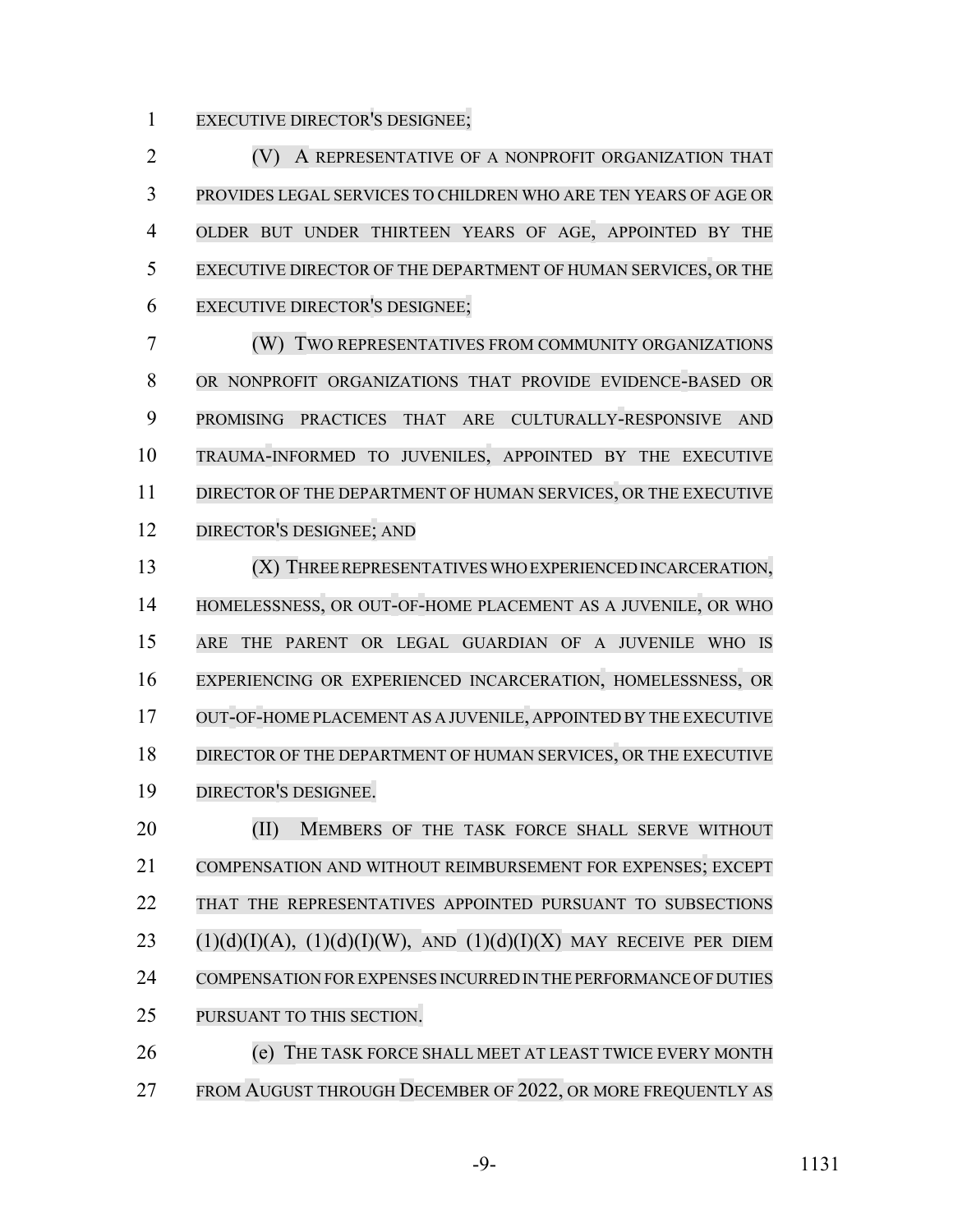NEEDED TO PERFORM ITS DUTIES REQUIRED PURSUANT TO THIS SECTION. (f) AT THE FIRST TASK FORCE MEETING, THE TASK FORCE MUST SELECT A CHAIR AND VICE-CHAIR, AND ESTABLISH BYLAWS THAT INCLUDE ENSURING A QUORUM, AND ENSURING THAT REPRESENTATIVES APPOINTED 5 PURSUANT TO SUBSECTIONS  $(1)(d)(I)(W)$  and  $(1)(d)(I)(X)$  are able to REGULARLY ATTEND AND PARTICIPATE IN MEETINGS. THE TASK FORCE MUST CONSIDER HOLDING MEETINGS OUTSIDE BUSINESS HOURS, VIRTUAL MEETINGS, AND PROVIDING REIMBURSEMENT FOR MEETING EXPENSES AS APPROPRIATE. (g) THE TASK FORCE SHALL CREATE A REPORT CONTAINING THE EXAMINATION AND RECOMMENDATIONS MADE BY THE TASK FORCE 12 PURSUANT TO SUBSECTION (1)(a) OF THIS SECTION BY DECEMBER 30, 2022, AND PROVIDE THAT REPORT TO THE JUDICIARY COMMITTEES OF THE HOUSE OF REPRESENTATIVES AND THE SENATE, AND TO THE PUBLIC AND BEHAVIORAL HEALTH AND HUMAN SERVICES COMMITTEE OF THE HOUSE OF REPRESENTATIVES AND THE HEALTH AND HUMAN SERVICES COMMITTEE OF 17 THE SENATE, OR ANY SUCCESSOR COMMITTEES. (2) THIS SECTION IS REPEALED, EFFECTIVE JULY 1, 2023. **SECTION 3.** In Colorado Revised Statutes, 19-1-306, **add** (3)(g) as follows: **19-1-306. Expungement of juvenile delinquent records - definition - repeal.** (3) (g) (I) NOTWITHSTANDING ANY ORDER FOR EXPUNGEMENT ISSUED PURSUANT TO THIS SECTION, ANY RECORD THAT IS ORDERED EXPUNGED IS AVAILABLE TO THE PRE-ADOLESCENT SERVICES TASK FORCE CREATED PURSUANT TO SECTION 19-3-304.4 FOR THE PURPOSE OF PERFORMING ITS REQUIRED DUTIES.

27 (II) THIS SUBSECTION  $(3)(g)$  IS REPEALED, EFFECTIVE JULY 1, 2023.